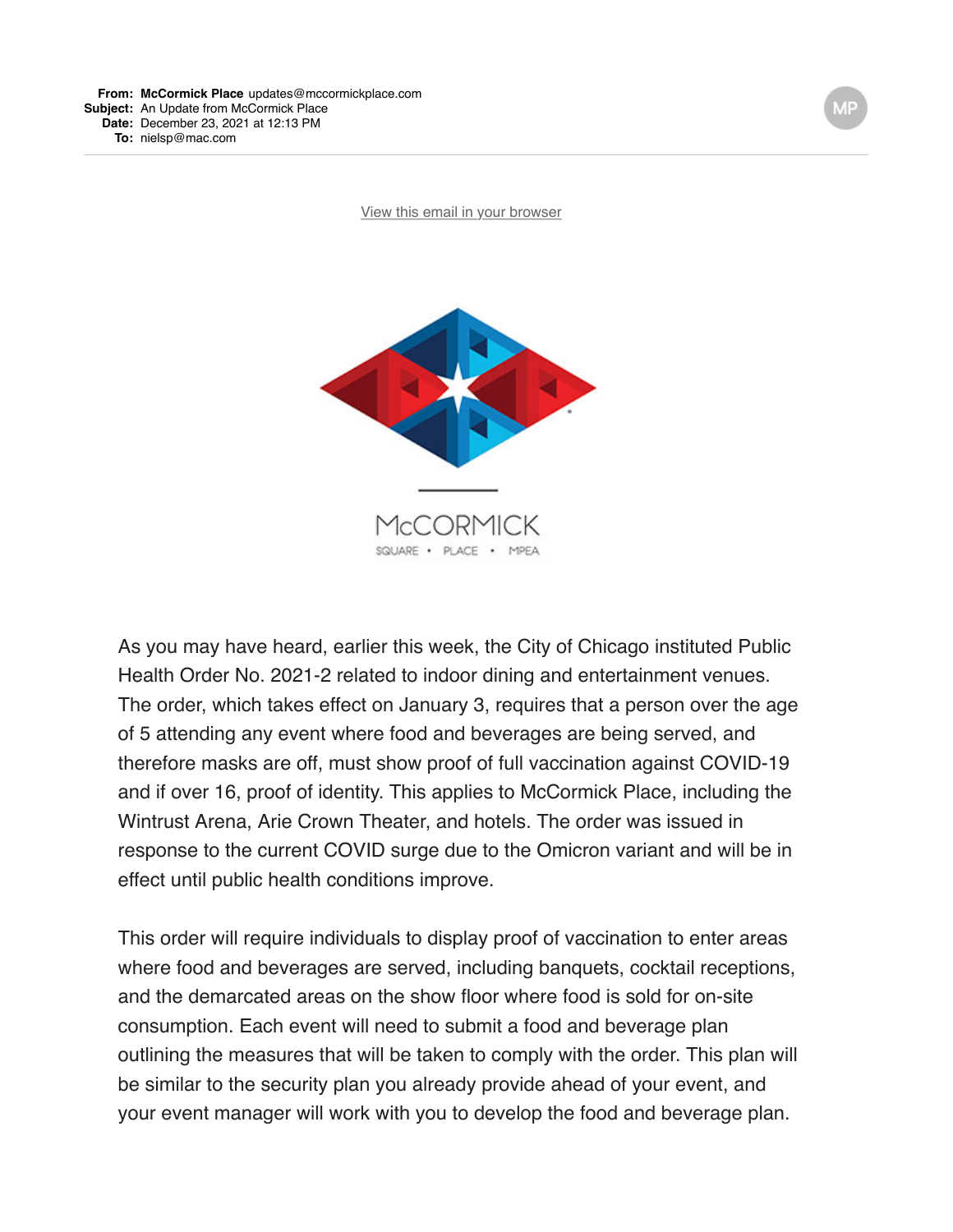We are sure you have many questions about how this will impact your event, and we are working with the Chicago Department of Public Health to address [situations that are unique to conventions and meetings. Here is an](https://mccormickplace.us2.list-manage.com/track/click?u=6fe59bf7bd1430bb0522ffc37&id=8fb4d8ec74&e=b37bdcd296) **FAQ document** with some of the questions we have received so far. We will keep you updated as we learn more.

We know that hosting healthy meetings is a critical concern for every event organizer. We are fully committed to the health and safety of all of our visitors, employees, and on-site contractors. Earlier this year, McCormick Place was reaccredited by the Global Biorisk Advisory Council (GBAC). Our entire campus continues to hold GBAC STARTM accreditation, the gold standard for our industry. Additionally, MPEA/McCormick Place instituted a vaccination policy for MPEA and McCormick Place workers last fall.

Finally, we recognize that the last two years have been exceptionally challenging for the meeting and events industry. We appreciate your partnership and understand that these measures present new challenges and changes. Our team stands with you and will do everything we can to make this as seamless as possible.

Again, thank you for your partnership. We will continue to share updates; however, please do not hesitate to reach out with any questions. We wish you a healthy and prosperous new year. Sincerely,

Sincerely,

rita Clark

**Larita Clark** Chief Executive Officer Metropolitan Pier & Exposition Authority

Kaind R. Spe